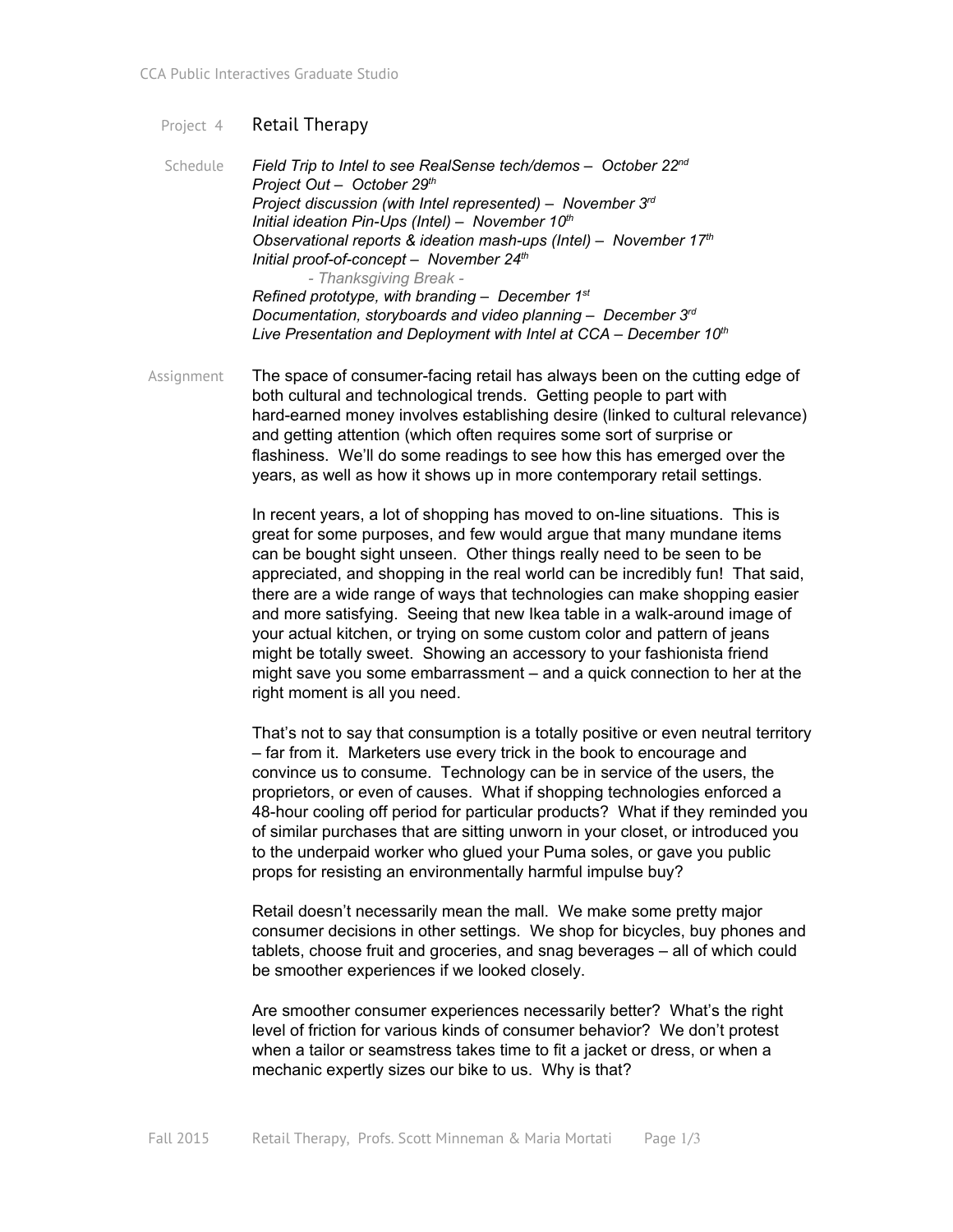This project is about the retail experience, and how it could different. It's not a broad project…each team will be getting their hands dirty in a very specific retail context (of your own making/choosing) – talking to proprietors, consumers, lookers, and theives. Fantasy, materiality (not to mention materialism), self-projection, fit, the notion of "taste"– are all ripe areas for play in this form of public engagement.

We will consider the overall collection of interventions at the event as a touch point into the topic of fashion. We will guide you towards outcomes that are possible in terms of development costs and hardware.

Activity Working in teams of two and three, create an experience which adds novelty to an aspect of the retail experience. It should be constructive and add fulfillment to somebody in the overall ecosystem, but needn't be about proprietors selling more stuff. Our Intel sponsors would like for each of your projects to include some capability (quite possibly more than one) of their RealSense hardware (you've seen the demos down at their lab).

> Teams will be decided upon based on initial brainstorm results/themes, balancing skill sets to maximize success, and instructor whims.

This will be a comprehensive project, with firsthand data collection, prototyping, development, mood boards, personas, journey maps, branding, and extensive documentation. We have some budget for your projects, for materials, services, goods, and additional equipment. Let us know your wants and desires as the project unfolds. We've already dedicated some funds to laptops, so you don't have to scrounge like we did with the Kinect project last year.

We will have access to some Intel folks for critique sessions, help with concept selection, language and library tutorials, and debugging purposes. They can steer you to resources, give you code fragments, and demonstrate both basic and obscure RealSense features. It is not 100% necessary that your projects be fully working as your design implies – without a doubt, some of you will design things that would require a team of developers and a year of effort. That said, many of you will be able to get core bits of functionality working in a convincing way.

It IS necessary that you create a compelling representation of how your retail experience would work. This can be accomplished however you see fit (do run your plans by us), but the point is that you create documentation that depicts the totality of your proposed intervention into the retail world. If that has multiple touchpoints, show them. If that has both physical and virtual facets, create them. Your video should be very convincing, because Intel will use this long after the studio is over.

Readings We will continue to assign readings throughout the course of this project via email and the Dropbox folder. Some may be on 2-hour reserve at the library and/or in the library reference section.